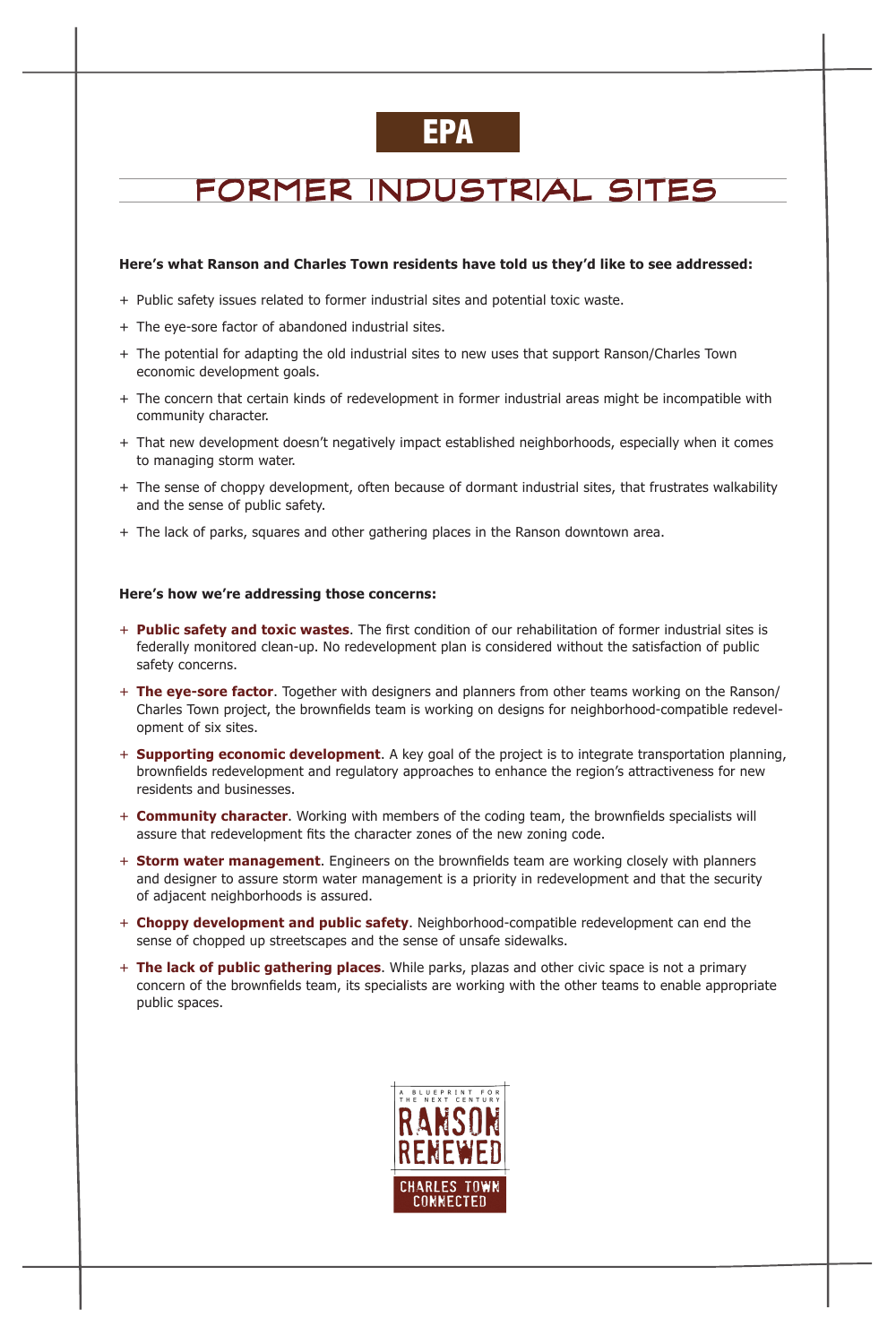### TRANSPORTATION

#### **Here's what Ranson and Charles Town residents have told us they'd like to see addressed:**

- + Enhancing walkability by reducing pedestrian/car conflicts on the redesigned Fairfax Boulevard/ George Street.
- + Assuring that property owners have access to their existing driveways.
- + Parking management.
- + Sidewalks and street lighting.
- + Managing storm water issues with the new boulevard.
- + Expanding the bicycling option as a transporation choice.
- + Mix of building uses on the new boulevard.

#### **Here's how we're addressing those concerns:**

- + **Walkability**. Enabling the options of walking and bicycling, in addition to private car travel, is a core goal of the workshop. We help that through the three "e's" — engineering, education and enforcement. We're designing the new boulevard to 25 mph speeds by narrowing the travel lanes, providing parallel parking and encouraging plantings in the median strip.
- + **Access to existing driveways**. The City has a 100-foot right-of-way, which means that some current uses of the space — including additional parking — constitute encroachments. But private driveways within home owners' property boundaries shouldn't be affected.
- + **Parking**. We encourage on-street parallel parking on thoroughfares like the new Fairfax Boulevard/ George Street corridor. It's a good way to accommodate parking. And combined with plantings on the median strip, the parked cars provide a psychological narrowing of auto travel lanes, alerting drivers to their responsibility to share the space. Plus, having a barrier of parked cars between traveling autos and pedestrians on sidewalks adds a level of comfort that encourages walking.
- + **Sidewalks and street lighting**. Our plans will call for sidewalks on both sides of the new boulevard and Ranson-appropriate steet lighting.
- + **Storm water management**. Working with engineers and designers on the other two workshop teams, we'll make sure that the new thoroughfare design doesn't complicate storm water management systems.
- + **Bicycling**. When cars slow to 25 mph or less, bicycles can move safely with traffic without needing designated lanes.
- + **Mixed-use**. By enhancing walkability and parallel parking, the new boulevard design makes neighborhood-appropriate commercial uses more likely. So the chances for truly complete neighborhoods — with places to live, work and play — are increased.



# DOT